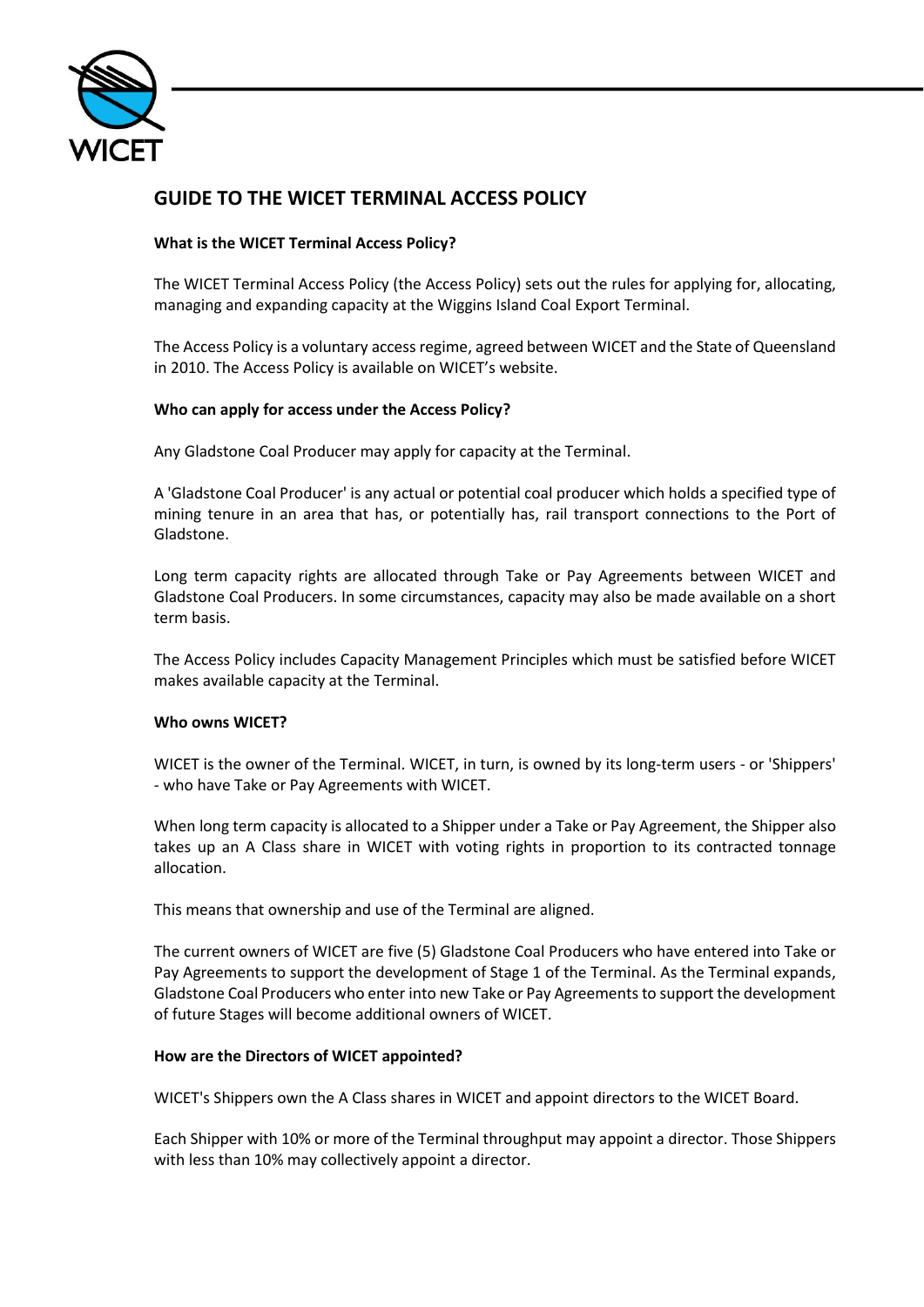

In addition, Gladstone Coal Producers who are not Shippers may apply for 'B Class' shares in WICET which entitle them to receive certain commercial information about WICET and the right collectively to appoint a B Class Director or B Class Observer.

The B Class Director or Observer is an observer at WICET Board meetings and has certain rights to convene meetings of the B Class Shareholders where a matter being considered by the Board may affect the rights of future users of the Terminal.

An independent Chairman is appointed by the A Class shareholders. The Chairman does not vote at Board meetings.

## **What information is made available by WICET under the Access Policy?**

The Access Policy specifies the information that WICET must make available to:

- Gladstone Coal Producers wishing to apply for capacity, and
- current and potential shareholders.

WICET publishes on its website technical information about the Terminal to help Gladstone Coal Producers determine whether the Terminal and its facilities are suitable to export their coal.

WICET makes available certain commercial information to Gladstone Coal Producers who are interested in becoming shareholders, subject to those producers executing a Confidentiality Agreement. A pro forma of this Confidentiality Agreement is available on the WICET website.

## **How does WICET decide how much capacity to allocate?**

WICET cannot allocate capacity under Take or Pay Agreements for more than the planned throughput capacity of the Terminal.

When deciding how to allocate available capacity, WICET follows the Capacity Management Principles set out in Clause 8 of the Access Policy.

## **What happens if a Shipper has spare capacity or there is spare capacity at the Terminal?**

If a Shipper is not using all of its long term capacity it may temporarily allocate the surplus capacity to a substitute shipper in accordance with the rules in its Take or Pay Agreement.

Alternatively, it can ask WICET to make the surplus capacity available on a short term basis.

If unallocated long term capacity becomes available at the Terminal, WICET must give Gladstone Coal Producers the opportunity to apply for the available long term capacity.

If there is no interest in taking up unallocated capacity on a long term basis, WICET may allocate the capacity on a short term basis.

## **What is the process to expand the Terminal's capacity?**